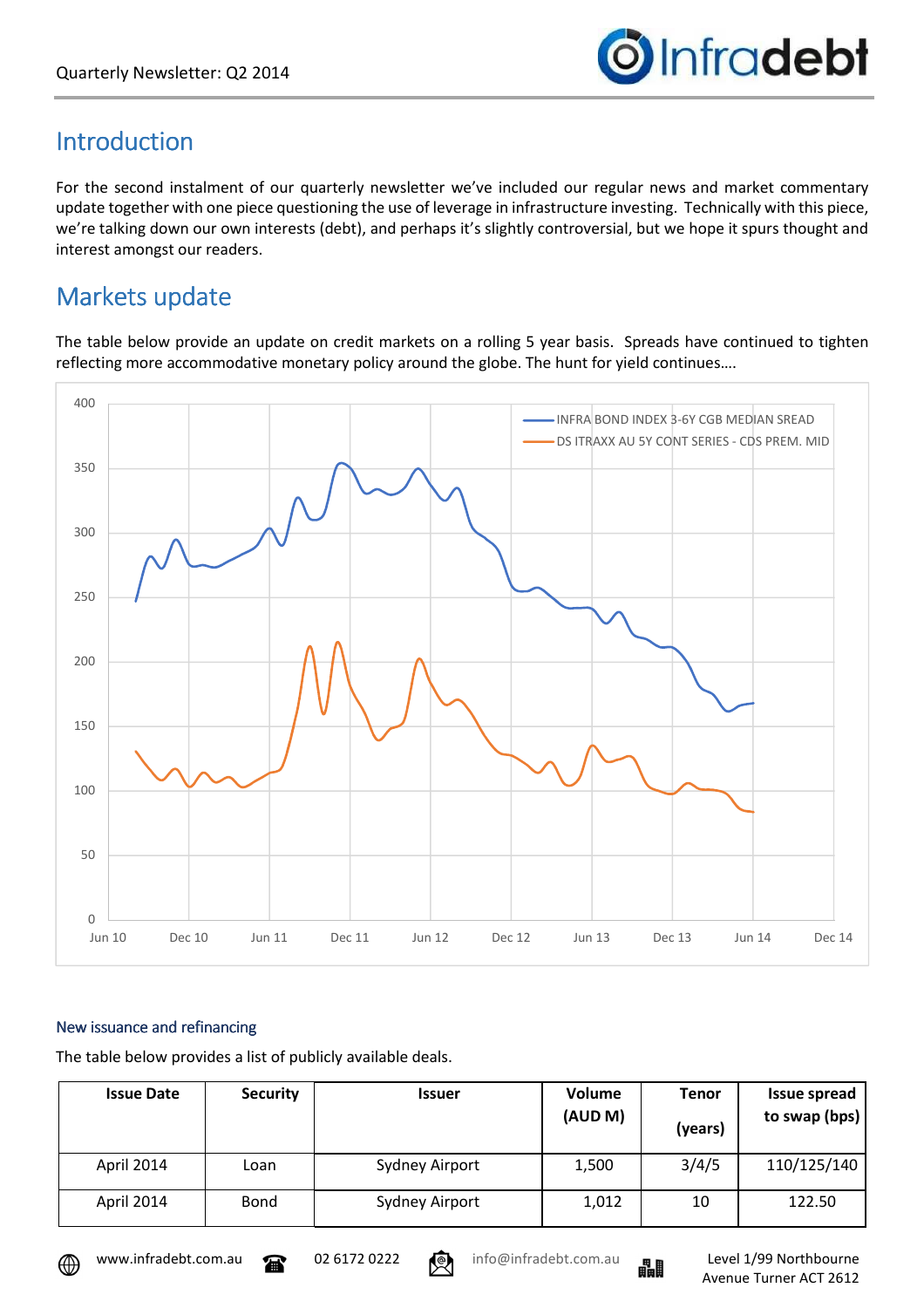

| May 2014  | <b>Bond</b> | Adani Abbot Point       | 100   | 6     | 250          |
|-----------|-------------|-------------------------|-------|-------|--------------|
| June 2014 | <b>Bond</b> | Port of Brisbane (USPP) | 750   | 15    | $^{\sim}200$ |
| June 2014 | Loan        | <b>APA Group</b>        | 1,250 | 2/3/4 | 100/110/140  |
| June 2014 | <b>Bond</b> | Port of Brisbane        | 200   |       | 145          |
| June 2014 | <b>Bond</b> | <b>SP Ausnet</b>        | 100   | 10    | 150          |

#### Equity and other news

It's been another strong quarter for infrastructure sales:

- **Port of Newcastle:** The NSW government has also sold the world's largest coal-export terminal, Port of Newcastle for \$1.75 billion (27x) to a consortium including Hastings Fund Management and China Merchants Group.
- **Queensland Motorways Limited:** A Transurban lead consortium (including Australian Super and Tawreed) acquired QML for \$7.057 billion (28x), well in excess of the expected sale value of \$5 billion.
- **Sydney's second airport:** Prime Minister Tony Abbott announced Sydney's second airport would be built at Badgery's Creek, with work expected to commence in 2016.
- **Port of Melbourne:** The Victorian government has issued a request for tenders for the sell-side advisory position, with the transaction expected to take place in the first quarter of next year.
- **NSW Poles and Wires:** The NSW government has announced that, if re-elected, they will sell 49% of it's transmission and distribution businesses. The sale proceeds will be reinvested in new infrastructure.
- **ANZ Terminals:** Macquarie has acquired ANZ terminals from Morningside Private Investors for \$525 million (13x). The asset comprises 4 terminals in Australia and 4 terminals in New Zealand.
- **Envestra:** Cheung Kong Infrastructure (CKI) has offered \$1.32 conditional on gaining a 50% interest in Envestra (pre-bid CKI 17.46%, APA 33.05%). The offer trumps APA's 0.1919 script offer for Envestra. As at 30 June Envestra is trading at \$1.36 and APA at \$6.89. Envestra shareholders are encouraged to wait until after the final dividend record date (18 July) before accepting.

### Why do superannuation funds leverage their infrastructure investments?

Infrastructure is flavour of the month with superannuation funds. Recent high profile Australian transactions include Port Botany, Port of Brisbane, Queensland Motorways and Port of Newcastle. These transactions involved over \$15 billion at an eye-watering average EV/EBITDA multiple of 26 times. A key theme is that all involved superannuation funds (domestic or foreign) as part of the winning bid.

Why do superannuation funds love infrastructure? Infrastructure offers the promise of stable long term inflation linked cash flows. Superannuation funds hope that increasing investment in infrastructure:

- reduces exposure to equity risk (i.e. short term volatility) without the give up in returns of investing in bonds;
- provides yield/cash income which is particularly attractive for pensioners and members near retirement (particularly given the cash yield should rise with inflation over time); and
- provides some protection against further falls in long term interest rates (as lower bond yields should push the value of long term cash flows up). This is particularly appealing to defined benefit funds. It is